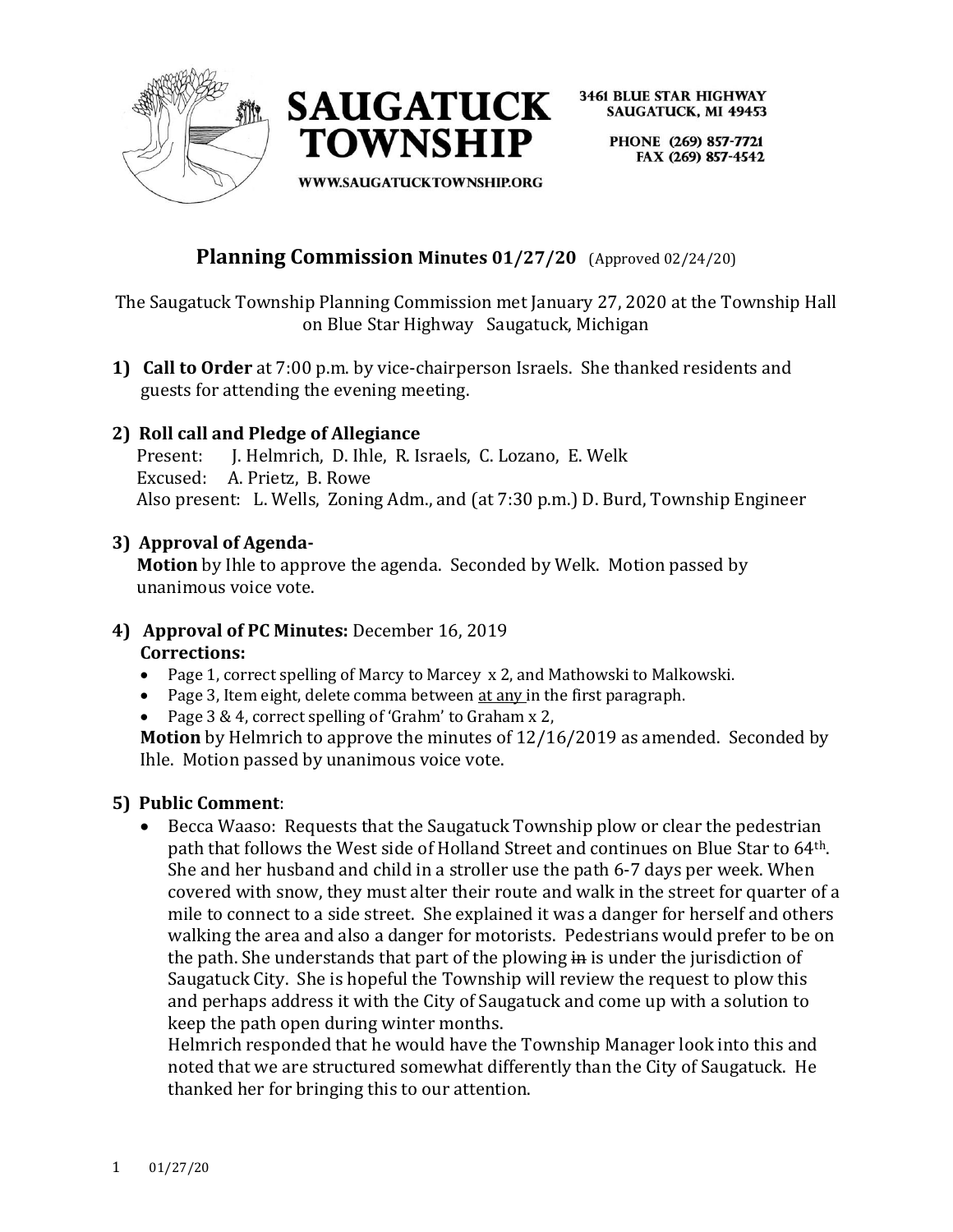



> PHONE (269) 857-7721 FAX (269) 857-4542

# **6) New business:**

**A. Public Hearing for Special Approval Use and Site Plan Review** *application from Dc Consulting Services/Aficannado LLC, for a medical marijuana Class B grow facility at 6764 Just Barns Drive for Unit 15 only, parcel number 20-021-026-00.* 

The Township Zoning Adm. Wells introduced of the project and shared that the applicant has been approved by LARA under the name of Dc Consulting Services, dated April 30, 2019. They are seeking a class B grow facility which would enable them to have 1,000 plants in Unit 15, Just Barns. They will have 1800 sq. feet that includes a mezzanine level. The application to the Township was submitted a month ago and it has been reviewed by the Township Engineer and the Fire Department. The applicant and commission have been provided the comments from the Engineer and Fire Department.

Paul Holbert, the applicant, addressed irrigation and explained they would be separating the domestic water source from activities within their facility. There will be no cross contamination and they will isolate their unit from the existing plumbing that services the units. The business is for Medical marijuana only and he explained they are developing partner relationships with approved providers and also have other properties in Michigan. They currently own a provisioning center in Douglas and hope that Douglas will eventually opt in to Adult-use. Helmrich asked if the applicant plans to consider adding Adult-use marijuana, and the response was they are waiting to see what happens to the industry in Michigan. It is possible.

Israels opened the Public Hearing for comments. They were no comments. Israels closed the Public Hearing.

Commission discussion: Israels asked if there were any other concerns other that what was provided the commission. Wells responded that she did address large vehicle turn around with the applicant and fire department and is satisfied with the plan. Ihle noted that it seemed similar to the previous application at Just Barns.

A **motion** was made by Welk to approve the **Special Approval Use and Site Plan Review**  *application from Dc Consulting Services/Aficannado LLC, for a medical marijuana Class B grow facility at 6764 Just Barns Drive for Unit 15 only, parcel number 20-021-026-00 with the following conditions:* 

1. The site shall be built and the building supplied with the odor protection, security and waste disposal as shown on the site plan.

2. Saugatuck Township Fire District review shall be completed and conditions met for issuance of a building permit and/or Certificate of Occupancy.

3. Any conditions of the Township Engineer shall be complied with prior to issuance of building permit.

4. Review of Utility plan and storm-water detention by the Saugatuck Township engineer and Kal-Lake before issuance of a Building Permit, to be paid for by the developer.

5. The use and structure shall at all times comply with all local, state and federal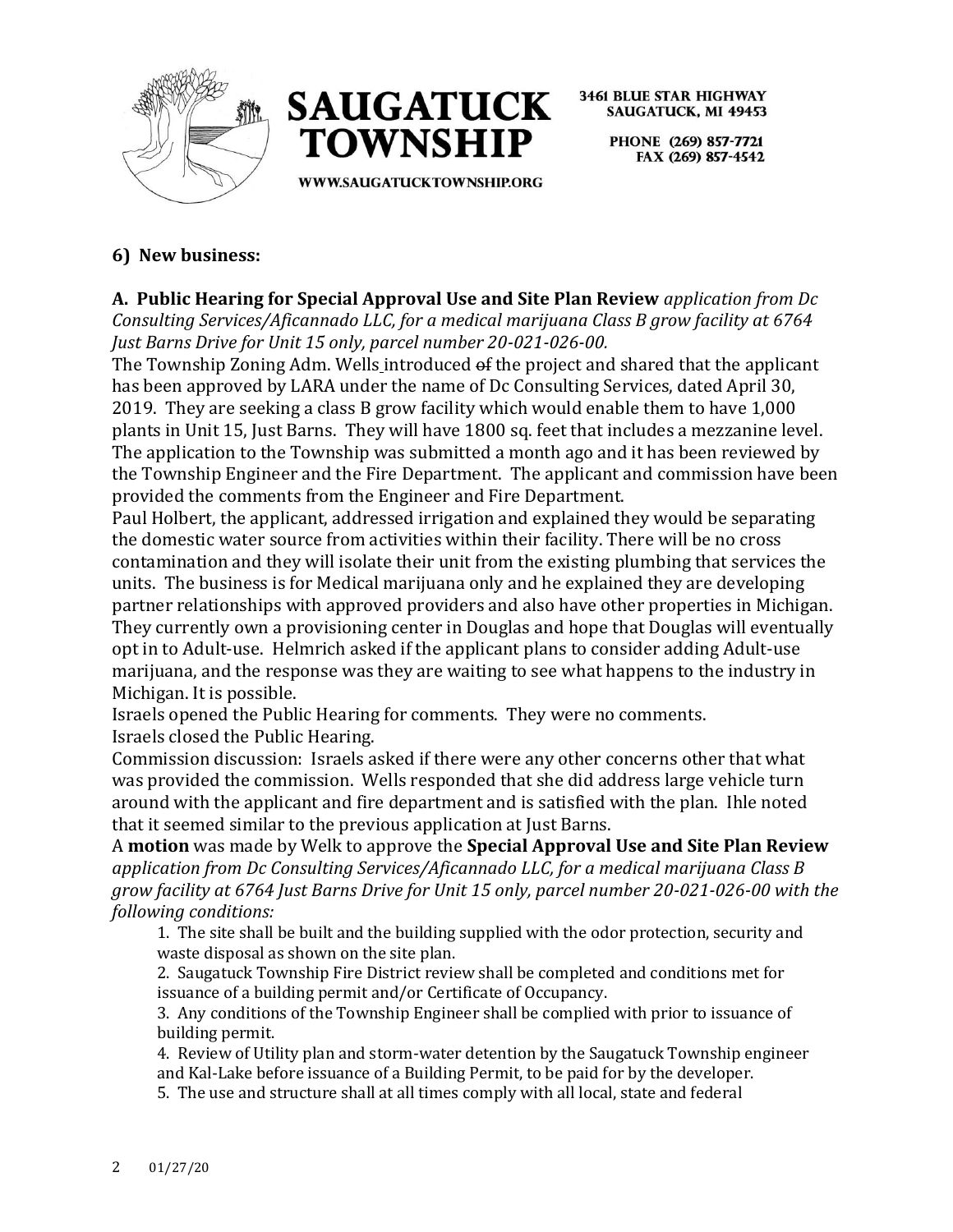



> PHONE (269) 857-7721 FAX (269) 857-4542

#### **WWW.SAUGATUCKTOWNSHIP.ORG**

requirements including those requirements for medical marijuana grow facilities established by the State of Michigan.

6. All fees shall be paid prior to issuance of build permits and certificate of occupancy.

7. Any change or addition to the use mix requires amendment to the Special Approval Use. The Motion was seconded by Lozano and passed by unanimous role call vote. (5-0)

**B. Site Plan Review at 6358 134th Avenue,** for a new 3600 square foot retail, wholesale, sales and service building, parcel number 20-260-008-10.

The applicant/owner, Bob Firmiss, spoke on behalf of his business. This new construction project will be the future site of RAF Electric, Inc. with plans to build a 60 x 60 foot barn style building. It will be the 'shop' area for manufacturing and house vehicles and materials. The existing building on the property will become the office/retail space. The project will have a 6 month time table for completion. They currently employ 6 persons and plan for growth to employ 12.

Wells indicated that lighting, landscaping and architectural plans have been discussed with the applicant and he has agreed to the Township standards and working with Wells to meet the criteria. Engineering has addressed lateral drainage and requested updated renderings of the building. Israels asked about management of waste and that has been satisfied. Helmrich questioned landscaping and architectural design and Wells responded that it was submitted that day but the renderings were fuzzy and they were waiting for a clean print. An updated landscape plan will be provided to the Township. The commission expressed appreciation to the applicant for the project, saying it fits into the area well, and adds additional jobs. They thanked the applicant for his investment and his participation in the meeting this evening. There were no other questions from the commission.

A motion was made by Ihle to approve the *Site Plan Review of 6358 134th Avenue for a new 3600 square foot retail, wholesale, sales and service building, parcel number 20-260- 008-10 as discussed with the following 11 conditions:*

- 1. Uses on the property must be a "use by right" in the light industrial zoning district.
- 2. Applicant shall provide a color, and dimensioned rendering of the street facing side of the proposed building with all materials called out for review and approval prior to issuance of building permit.
- 3. Applicant shall provide lighting details including fixture make, model and watts/lumens, height, and verification of compliance with the Township's Zoning Ordinance prior to issuance of building permit.
- 4. A landscape plan meeting the requirements of Section 40-877 shall be provided for review and approval prior to issuance of building permit.
- 5. Any future changes to the lighting, landscaping, parking or building materials shall require review and approval of the Township. The site vegetation shall remain undisturbed within the required buffer yards of 40' in the front, 15' side, and 20' in the rear yard.
- 6. The use and structure shall at all times comply with all local, state and federal requirements.
- 7. All fees shall be paid prior to issuance of certificate of occupancy.
- 8. Saugatuck Township Fire District review shall be completed and conditions met for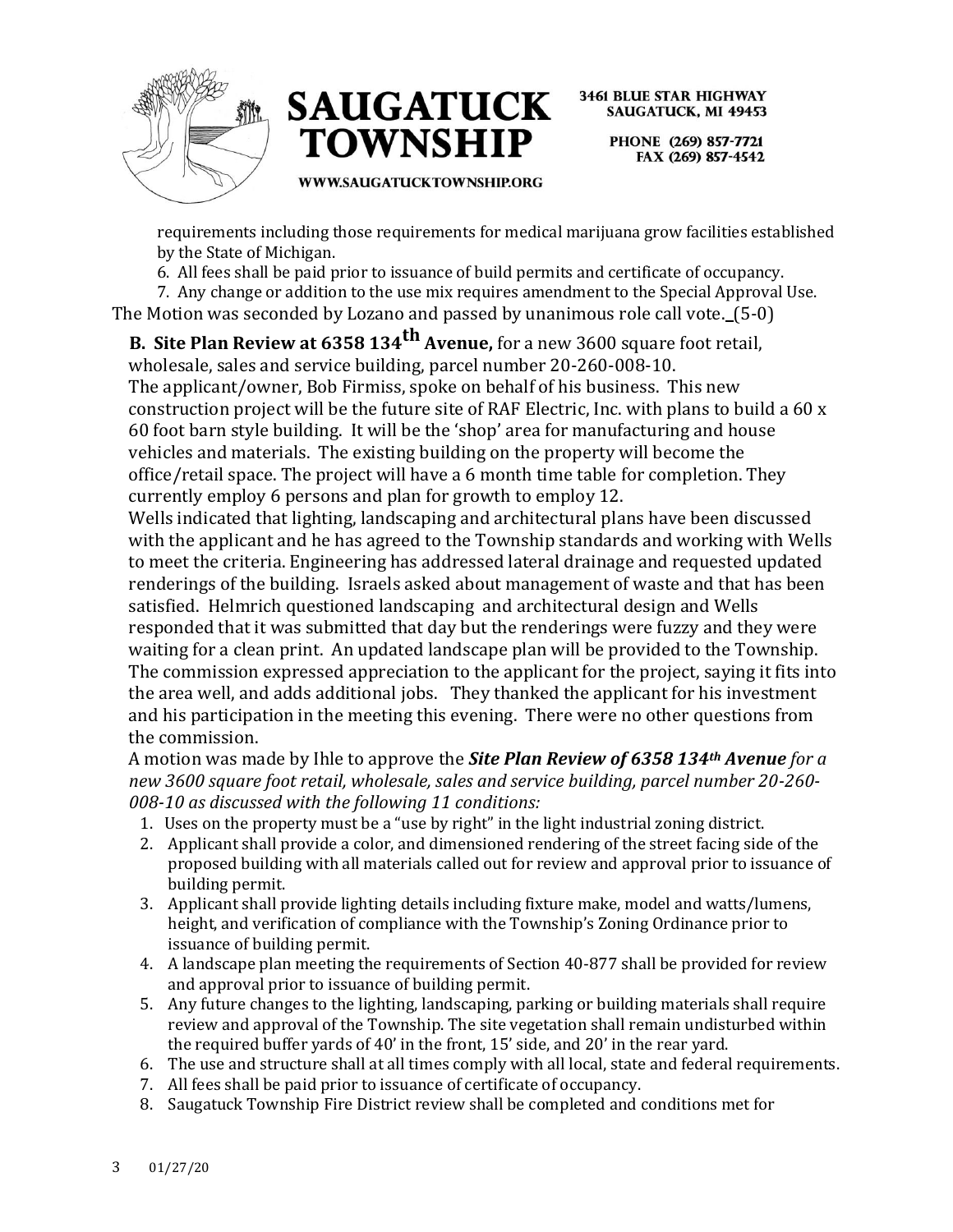



> PHONE (269) 857-7721 FAX (269) 857-4542

#### **WWW.SAUGATUCKTOWNSHIP.ORG**

issuance of a building permit and/or certificate of occupancy.

- 9. Allegan County Soil Erosion permit submitted to the Zoning Administrator before any earthwork commences on site.
- 10. Any conditions of the Township Engineer shall be complied with prior to issuance of building permit.
- 11. Any other conditions as deemed necessary by the Planning Commission such as: architectural standards and waste management.

The motion was seconded by Welk, and passed by unanimous voice vote.

### **C. Lakeshore Washout Discussion:** Wells

Wells asked to put this on the Agenda to explore if there were any questions or thoughts that the commission had to share about the Lakeshore erosion area . She recognized that it is a very difficult time for many persons who live along the Lakeshore. There are issues with roads stability, sink holes, drains and washout along the area. She asked that we give sincere thought as to whether we continue to issue building permits and allow construction in the area, while not suggesting that we do or do not. She asked that we think about and recognize the impact of decisions that we make from a Township perspective right now for all the folks who live in that vicinity. She acknowledged that there have been meetings and collaboration with the Township Engineer, Allegan County Road Commission, MDEQ and property owners. Many perspectives have been shared but no action plan developed at this time.

Welk informed the commission that a house was removed last week from Ganges Township that was falling down the dune and at a meeting last week in Ganges there was no action plan proposed. Israels asked how many homes have no access to any emergency support. Welk responded that currently 8-9 homes are blocked from emergency access. Helmrich asked if there is a thought about a moratorium on building at this time? Wells responded that it would take some additional planning to work toward a specific outcome and timeframe. Lozano indicated that it could cause a "storm" with Township residents if we have restrict building. He said the problem is with the concrete drains. Helmrich informed us that there are 8 drains that the County put in and the Township administers. He also said that the DEQ will prioritize permit requests to move homes back if asked by homeowners. Helmrich also reminded us that one of the difficulties of emergency access is with a homeowners agreement right now. There are two home owners who do not want access to run through their property and while others want it gated and secure. So there remains indecision. Israels mentioned that Bill Huizenga has published a podcast on Wood Radio that is an hour long and talks about the State response. Helmrich reiterated there is a lot of discussion but no solutions on the table. He mentioned a suggestion to purchase a bridge to go over the area, but that it doesn't solve the long term problem. Israels asked if there was any action expected from the commission at this time and Wells asked that we consider how any decision we make might affect the Lakeshore area.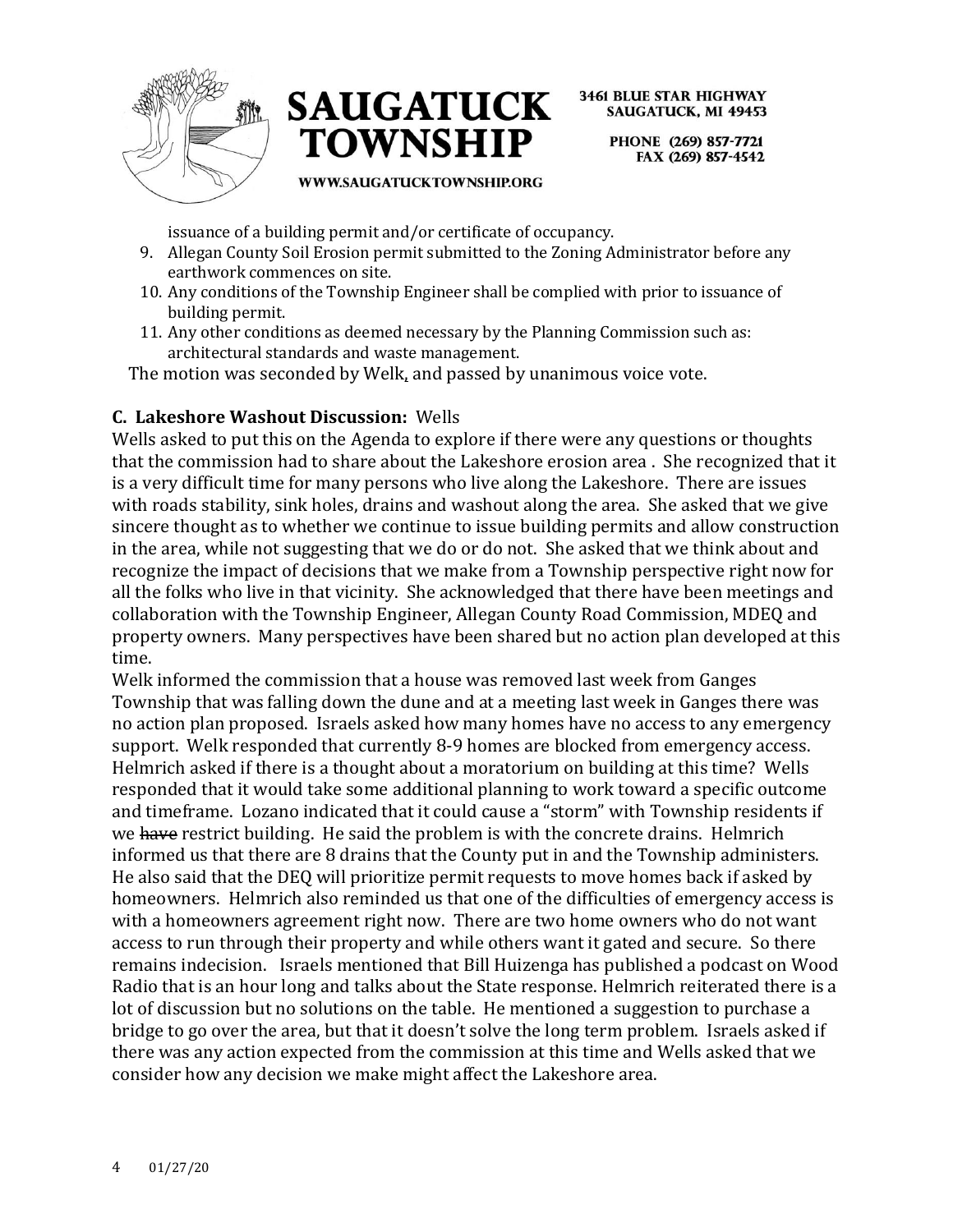



> PHONE (269) 857-7721 FAX (269) 857-4542

WWW.SAUGATUCKTOWNSHIP.ORG

# **7. Old Business:** None

## **8. Public Comments:**

• Dan Kellor: a Lakeshore resident

Informed the commission that 11 homes are now completely stranded, not 8. There are issues North and South of the washout, and asked that we help lay out a viable route for access similar to 1988, although nothing was done. He is one of the persons stranded. He emphasized that the situation is critical, the sink hole is getting larger, is dangerous and caused by the County drain. It is a dire situation. He asked that folks stop saying how sad it is and develop an action plan as soon as possible. He asked that we support developing a route with the property owners and County Engineer, and encourage the property owners to participate in allowing the route through properties. He supports the bridge and explained it is a flat military style bridge. He stressed that we need to do something now.

• Dana Burd, P.E. Township Engineer:

Stated he is currently working with Allegan Co.Road Commission and the number one priority is restoring access. He is also in touch with our Township Manager daily. Suggests that we continue to work with Graham to support the problem. There are discussions about emergency routes, permanent replacement routes, and property rights involved.

Welk asked if there has been any discussion of Eminent Domain. Burd responded, "not at this time", and Helmrich mentioned that it was very expensive option to pursue. Burd suggested that the Township Manager would be a good source for folks who want current updates, as he is involved with the various participants daily.

• Julee Rosso resident along Lakeshore Drive

Reiterates there are 4 areas severely affected and very vulnerable. One at the end of Wiley Rd., one toward the washout, one between her house and the washout, and one to the North of Wiley Rd. Drone videos are available and show the seriousness of the problem. Each area of fragility has a drain that is part of the problem. She expressed that there must be an "action plan, as she and others are scared". They want help. "It must be a collective effort".

• Jane Dreyer resident along Lakeshore Drive

She asked what the Allegan Co. Road Commissioner has been doing. Expressed that Sundown park is falling apart and neighbors have called about it. There is a drain there that is clogged up. Asked who the commissioner is, and when they clean the drains. Helmrich noted that the drain commissioner is up for re-election and encouraged everyone to attend the Allegan Co. meetings. They are listed on their websites. She stated that 80% of the problem could have been avoided if the drain commission had done their job. Helmrich encouraged her to call the Township office and he would get her the contact information she is requesting. She also questioned when/how she could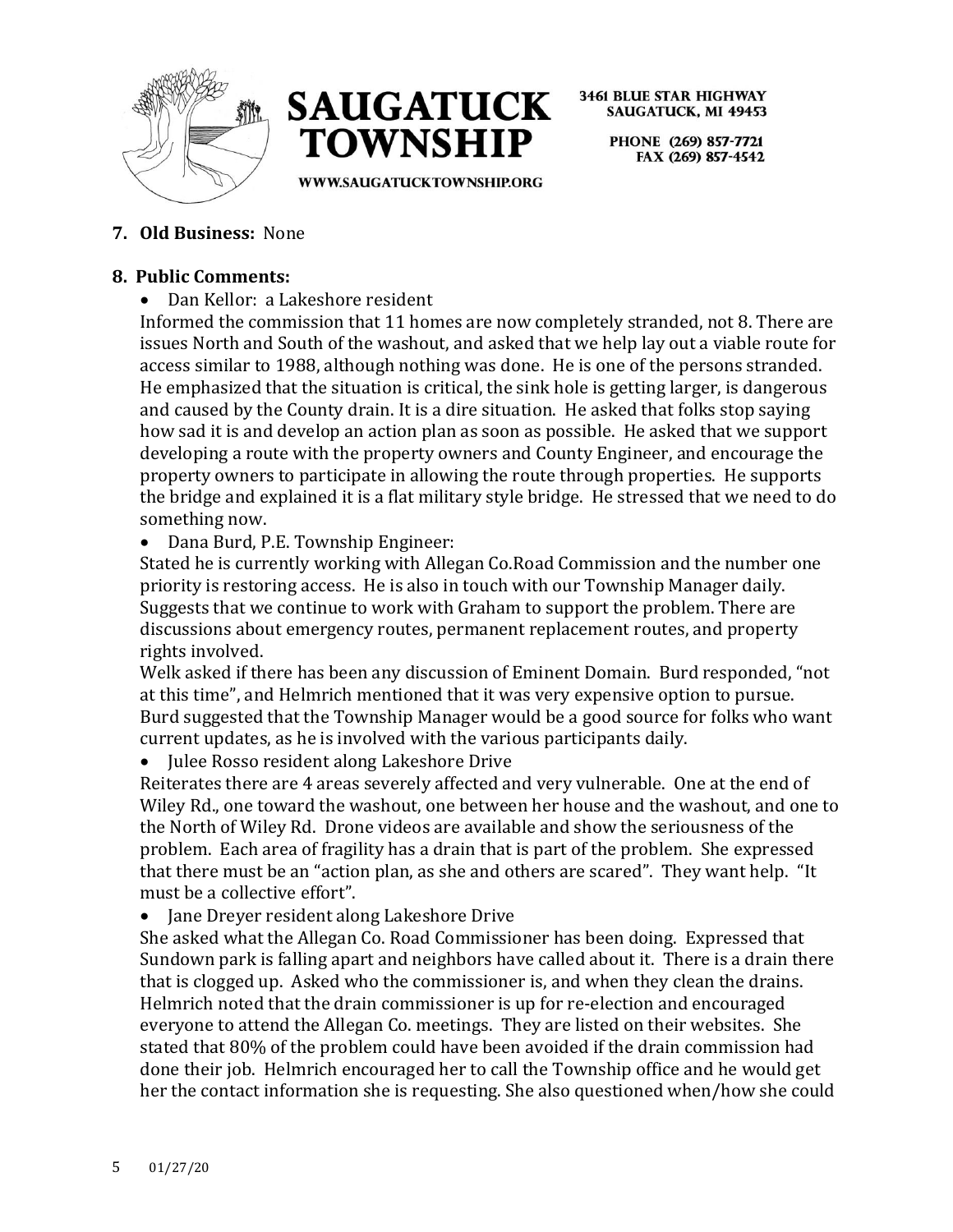



> PHONE (269) 857-7721 FAX (269) 857-4542

WWW.SAUGATUCKTOWNSHIP.ORG

view the minutes and Helmrich noted that SaugatuckTownship.org is a good resource for the information she is requesting. Israels questioned if Allegan County information could be available on our website and Helmrich added that he will suggest having a link on our website to access the County.

# **9. Board Discussion** Helmrich

**a.** Township Board update: The last meeting was on January 8 and they are now meeting on the 2nd Weds. evening of every month.

- There were a couple of public comments on the draft resolution relative to the North Shore marina plans including the attorney for North Shore and a resident. The Board voted to withdraw the above item from the agenda by tabling it until a session can be scheduled with the Township legal council and it will probably occur before the next meeting.
- There has been some correspondence received regarding water connection fees for marijuana grow facilities and also in support of the North Shore marina.
- After discussion on a revised joint resolution on the Blue Star Trail there was a vote to approve the joint resolution, along with Saugatuck and Douglas, and have Supervisor Osman and Trustee MarcEy serve as the representatives of the Township on the combined committee.
- The Board voted unanimously to approve Adult-use marijuana businesses in the Township.
- There was further discussion regarding water connection fees and an agreement that 236 Culver can pay their connection fee in installments and be granted an actual use review after two years to determine if an adjustment would be appropriate.
- The Board approved a resolution seeking support for the Lakeshore erosion activity from the County, State and Federal Governments and a letter was drafted to our representatives in those positions.
- The Board reviewed the summaries of the December goals and strategy session and requested Manager Graham propose a strategic plan based on staff time necessary to complete the goals.
- Update on the situation with AMR service: the contract is not signed at this time for the ESC area although the millage for funding was approved. AMR is now under new management. They are currently servicing the area but ESC is looking into new sources for emergency medical response services.
- Next Township Board meeting is Weds. Feb. 12, and includes a private session ahead of the meeting for legal opinion(s).

The next Planning Commission meeting is February 24 and currently there are two items on the agenda. The commission noted there was no other business to discuss this evening.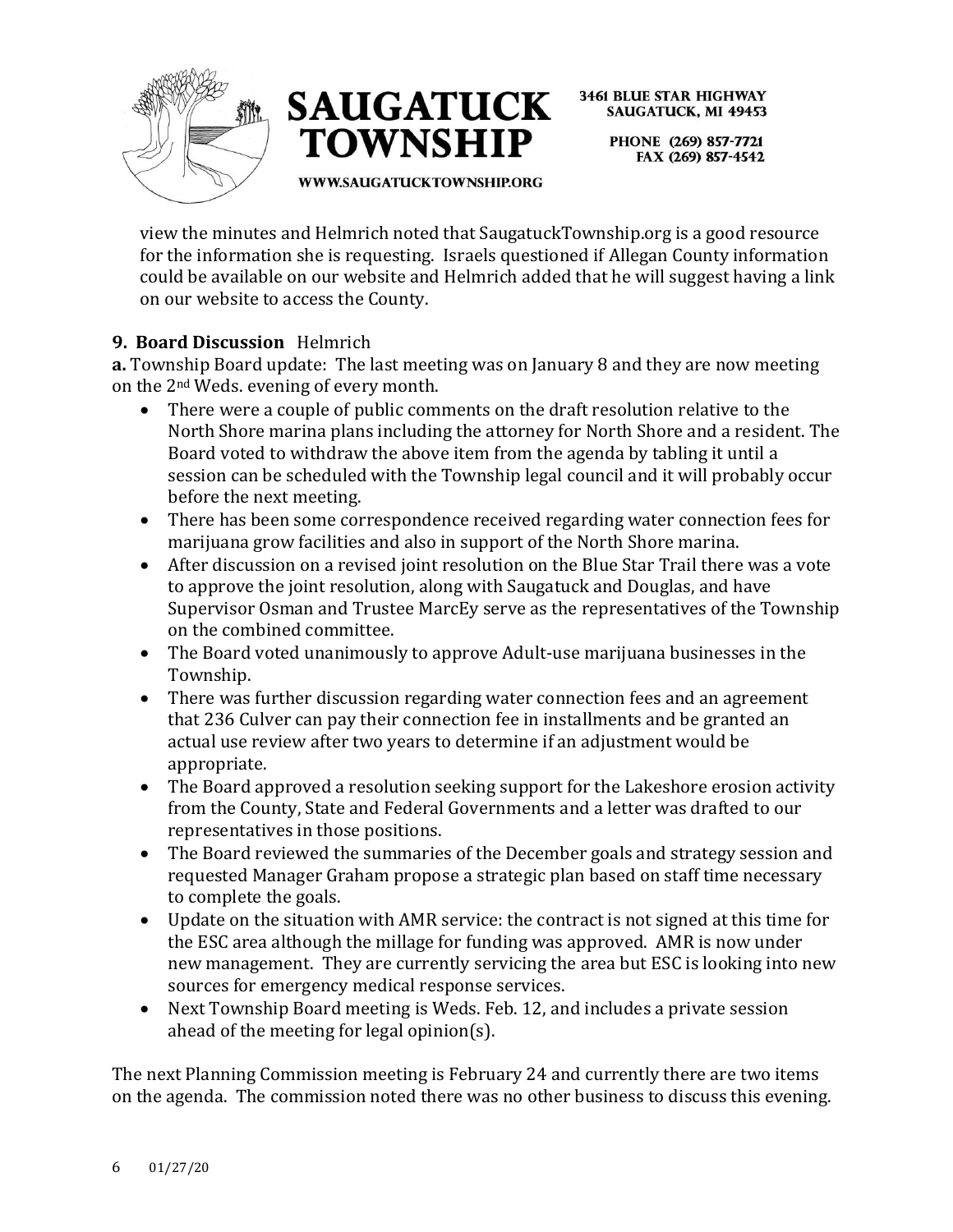



> PHONE (269) 857-7721 FAX (269) 857-4542

**10. Adjourn** 

Israels moved, pending no objections, to adjourn the meeting at 8:10 p.m. Welk seconded. There were no objections.

**Next P.C. meeting: February 24, 2020 7:00p.m**

Respectfully, R. Israels, P.C. Sec.

Motions: 01/27/20

A **Motion** was made by Ihle to approve the agenda. Seconded by Welk. Motion passed by unanimous voice vote.

A **Motion** was made by Helmrich to approve the minutes of 12/16/2019 as amended. Seconded by Ihle. Motion passed by unanimous voice vote.

A **Motion** was made by Welk to approve the **Special Approval Use and Site Plan Review**  *application from Dc Consulting Services/Aficannado LLC, for a medical marijuana Class B grow facility at 6764 Just Barns Drive for Unit 15 only, parcel number 20-021-026-00 with 7 noted conditions:* The Motion was seconded by Lozano and passed by unanimous role call vote. (5-0)

A **Motion** was made by Ihle to approve the *Site Plan Review of 6358 134th Avenue for a new 3600 square foot retail, wholesale, sales and service building, parcel number 20-260-008- 10 as discussed with noted 11 conditions:* The motion was seconded by Welk, and passed by unanimous voice vote.

Israels **moved**, pending no objections, to adjourn the meeting at 8:10 p.m. Welk seconded. There were no objections.